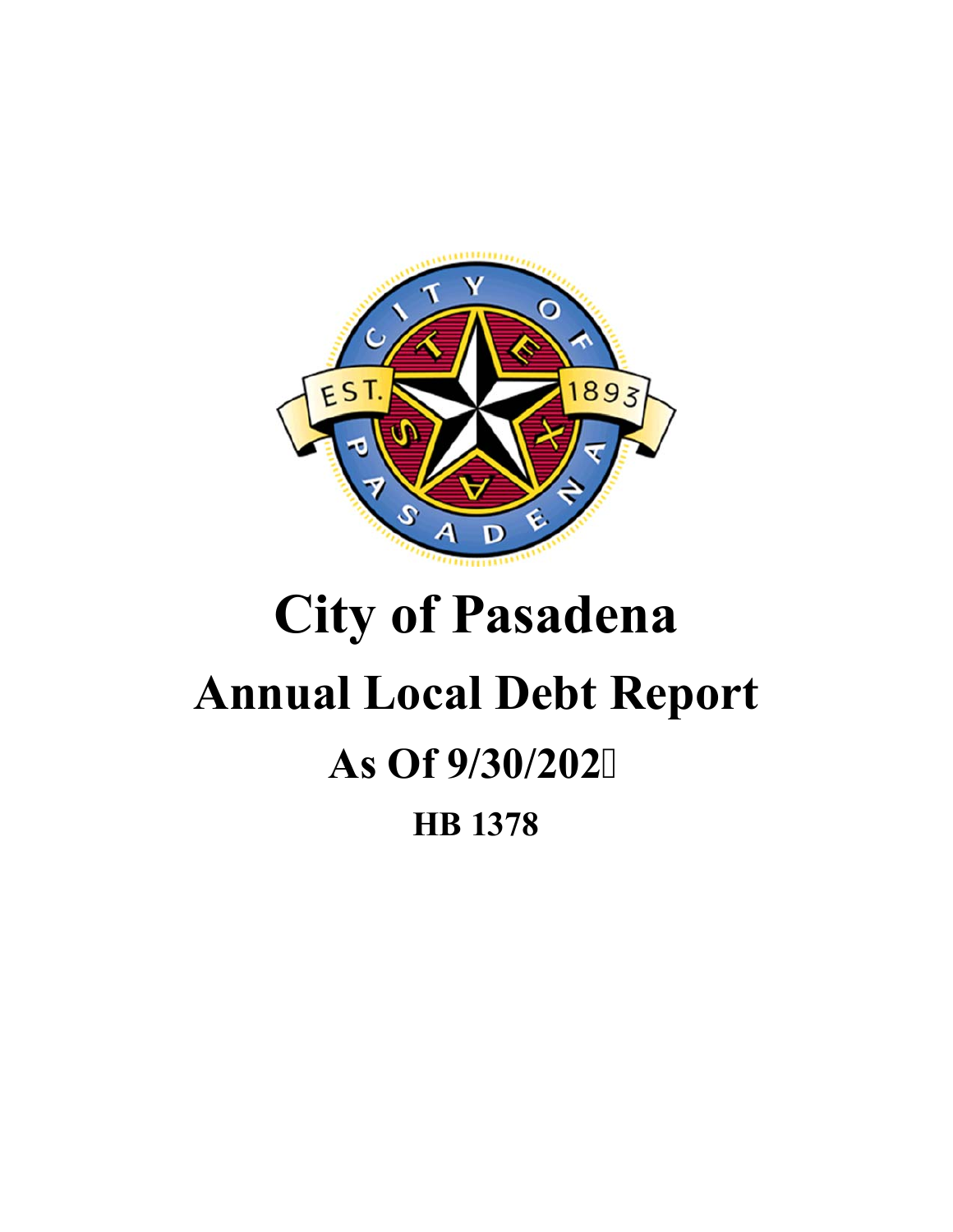## <span id="page-1-0"></span>**City of Pasadena Annual Local Debt Report**

## **Table of Contents**

- **1.0 Contact Information**
- **[2.0 Tax Supported Individual Debt Obligations](#page--1-0)**
- **[2.1 Revenue Supported Individual Debt Obligations](#page--1-0)**
- **[3.0 Summary of Debt Obligations](#page-5-0)**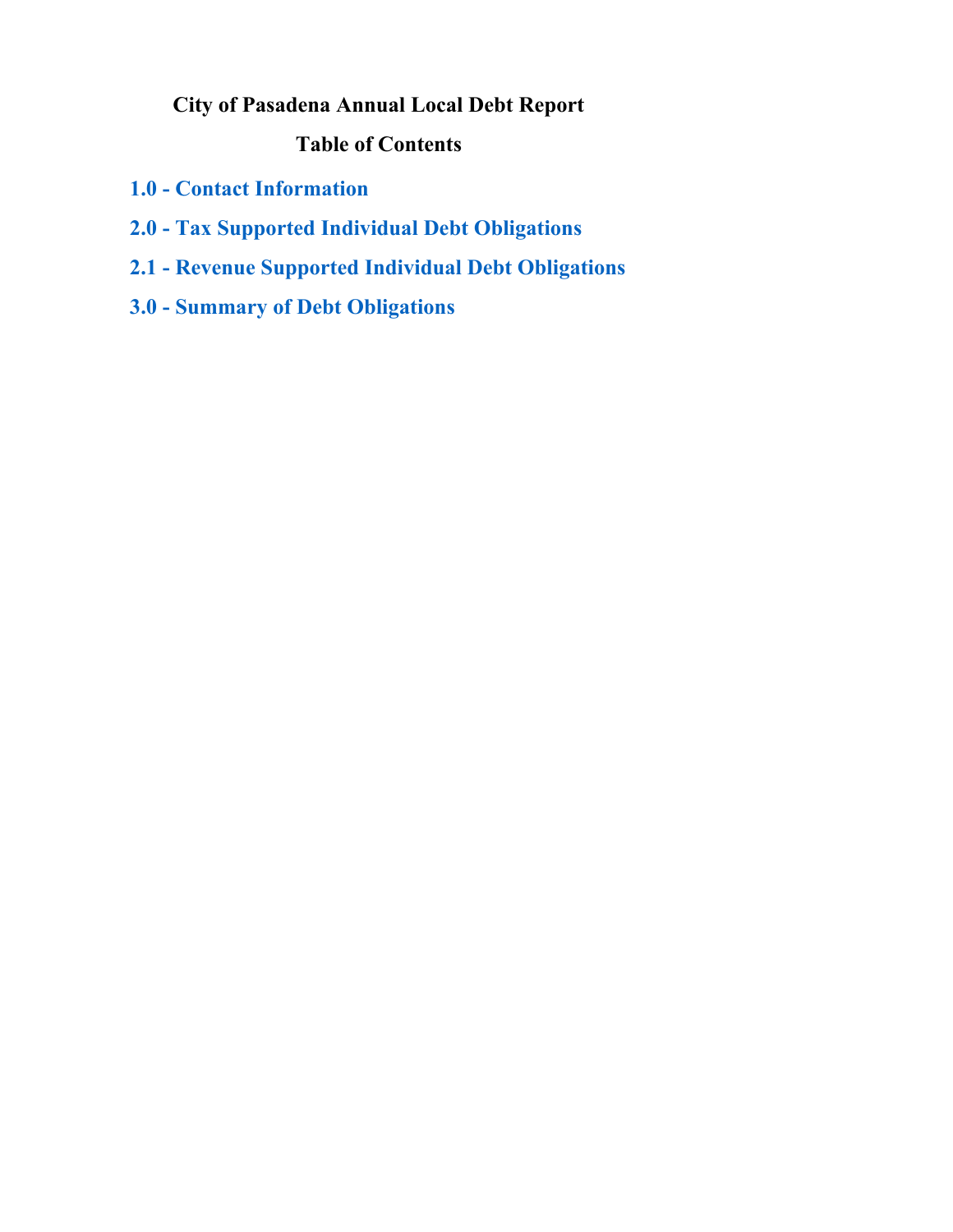## **1.0 Contact Information**

## **City of Pasadena Annual Local Debt Report**



| <b>Contact Information</b>                              |                        |
|---------------------------------------------------------|------------------------|
| <b>Contact Name*:</b>                                   | Julie St. Jean         |
| Contact Title*:                                         | <b>City Controller</b> |
| Contact Phone*:                                         | 713-475-4804           |
| <b>Contact Email:</b>                                   | JSJean@pasadenatx.gov  |
| Physical Address, Line 1*:                              | 1149 Ellsworth Dr.     |
| Physical Address, Line 2:                               | Suite 301              |
| City*:                                                  | Pasadena               |
| Zip*:                                                   | 77506                  |
| County*:                                                | Harris                 |
| Is the entity's physical and mailing address the same?* | No                     |
| Mailing Address, Line 1:                                | P.O. Box 672           |
| Mailing Address, Line 2:                                |                        |
| Mailing City:                                           | Pasadena               |
| Mailing Zip:                                            | 77501                  |
| Mailing County:                                         | Harris                 |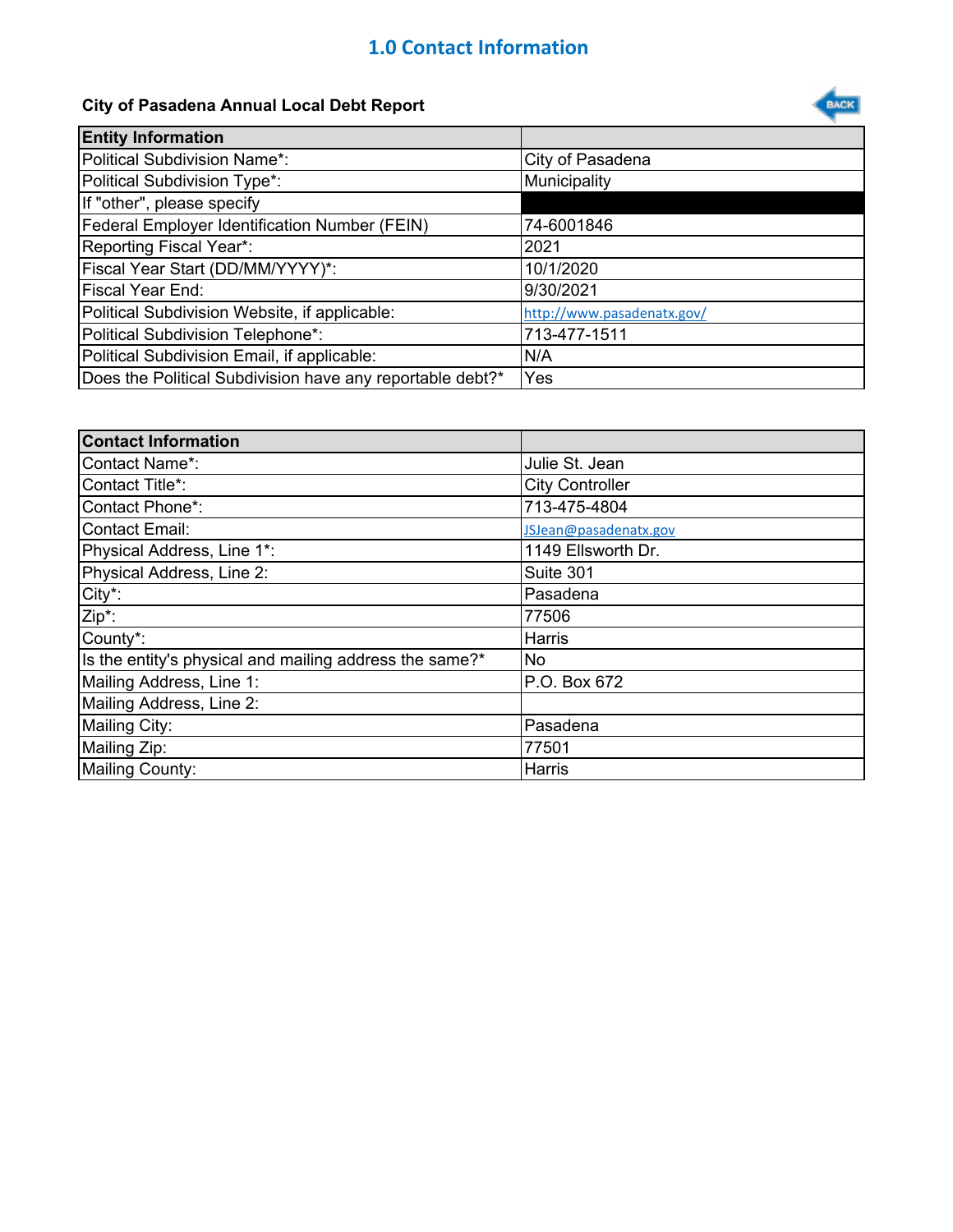### **2.0 Tax Supported Individual Debt Obligations**

#### **City of Pasadena Annual Local Debt Report**

| <b>Entity Information</b>   |                  |
|-----------------------------|------------------|
| Political Subdivision Name: | City of Pasadena |
| Reporting Fiscal Year:      | 2021             |



| <b>Tax Supported Individual Debt Obligations</b>                                                                                                                                                    |                                                                          |                |                                                 |                          |                                                                                                                      |                               |                                                       |                                                              |                                                |                                       |                                         |                                                                                                                                                                                                                                                                                                                                                                                                                                                                                                                                                                                                                                                             |           |       |       |           |
|-----------------------------------------------------------------------------------------------------------------------------------------------------------------------------------------------------|--------------------------------------------------------------------------|----------------|-------------------------------------------------|--------------------------|----------------------------------------------------------------------------------------------------------------------|-------------------------------|-------------------------------------------------------|--------------------------------------------------------------|------------------------------------------------|---------------------------------------|-----------------------------------------|-------------------------------------------------------------------------------------------------------------------------------------------------------------------------------------------------------------------------------------------------------------------------------------------------------------------------------------------------------------------------------------------------------------------------------------------------------------------------------------------------------------------------------------------------------------------------------------------------------------------------------------------------------------|-----------|-------|-------|-----------|
|                                                                                                                                                                                                     |                                                                          |                |                                                 |                          |                                                                                                                      |                               |                                                       | Ha                                                           | Hh                                             |                                       |                                         |                                                                                                                                                                                                                                                                                                                                                                                                                                                                                                                                                                                                                                                             |           |       |       |           |
| <b>Individual Debt Obligation Description</b>                                                                                                                                                       | If debt is conduit or<br>component debt,<br>enter related entity<br>name | <b>Type</b>    | Principal<br><b>Issued</b>                      | Principal<br>Outstanding | <b>Combined principal and</b><br>interest required to pay all<br>outstanding debt obligations<br>on time and in full | <b>Final Maturity</b><br>Date | Secured in any<br>way by ad<br>valorem taxes<br>(Y/N) | <b>Total Proceeds</b><br>Receiveed from sale of<br>new issue | <b>Total Interest</b><br><b>Earned to Date</b> | <b>Total Proceeds</b><br><b>Spent</b> | <b>Total Proceeds</b><br><b>Unspent</b> | <b>Official Stated Purpose</b>                                                                                                                                                                                                                                                                                                                                                                                                                                                                                                                                                                                                                              | Moody's   | S&P   | Fitch | Kroll     |
| GO Refunding Bonds, 2012<br>Refunding GOB, 2002 \$8,425,000 (recalled 2/15/2012)<br>Refunding GOB, 2003 \$11,975,000 (Recall 2/15/2013)                                                             | N/A                                                                      | Gov            | 20,030,000.00                                   | 3,745,000.00             | 3,854,525.00                                                                                                         | 2/15/2023                     | Yes                                                   | N/A<br>(Refunding Debt)                                      | $\sim$                                         | <b>м.</b>                             |                                         | To refund a portion of the City's outstanding debt (the<br>"Refunded Obligations") in order to achieve debt service savings<br>and (ii) pay costs related to the issuance of the Bonds.                                                                                                                                                                                                                                                                                                                                                                                                                                                                     | <b>NA</b> | "AA-" | "AA"  | <b>NA</b> |
| GO Refunding Bonds, 2012A, Dated 10/1/2012<br>Refunding GOB, 2004 (Gov) \$8,555,000<br>Refunding 2005A (Gov) \$8,690,000<br>Refunding 2005A (Wtr/Swr) \$6,070,000<br>Total = \$23,315,000 Refunding | N/A                                                                      | Gov<br>Wtr/Swr | 16.690.000.00<br>5.885.000.00<br>22.575.000.00  | 6.310.000.00             | 6.815.000.00                                                                                                         | 2/15/2025                     | Yes                                                   | N/A<br>(Refunding Debt)                                      |                                                |                                       |                                         | To refund a portion of the City's outstanding debt (the<br>"Refunded Obligations") in order to achieve debt service savings<br>and (ii) pay costs related to the issuance of the Bonds.                                                                                                                                                                                                                                                                                                                                                                                                                                                                     | <b>NA</b> | "AA-" | "AA"  | <b>NA</b> |
| GO Refunding Bonds, 2014 Dated Nov 15, 2014<br>Refunding 2005A (Gov) \$4,460,000<br>Refunding 2005 (Wtr/Swr) \$6,290,000<br>Refunding 2005A (Wtr/Swr) \$3,115,000                                   | N/A                                                                      | Gov<br>Wtr/Swr | 3.121.063.00<br>6.063.937.00<br>9.185.000.00    | 103.639.00               | 105.452.68                                                                                                           | 2/15/2022                     | Yes                                                   | N/A<br>(Refunding Debt)                                      |                                                |                                       |                                         | Proceeds from the sale of the Bonds, together with a contribution<br>from the City, are being used to refund for certain outstanding<br>debt obligations of the City (collectively, the "Refunded<br>Obligations") in order to achieve debt service savings and pay<br>issuance cost                                                                                                                                                                                                                                                                                                                                                                        | NA        | "AA"  | "AA"  | <b>NA</b> |
| GO Refunding Bonds, 2015, Dated 8-1-2015<br>Partial Refunding GO & Refunding, 2006 \$4,625,000<br>Complete Refunding GOB, 2007 (All Prin - 02/15/17 to 02/15/27) \$8,730,000                        | N/A                                                                      | Gov            | 12,525,000.00                                   | 5,945,000.00             | 6,707,775.00                                                                                                         | 2/15/2027                     | Yes                                                   | N/A<br>(Refunding Debt)                                      |                                                |                                       |                                         | Proceeds from the sale of the Bonds, together with a contribution<br>from the City, are being used to refund for certain outstanding<br>debt obligations of the City (collectively, the "Refunded<br>Obligations") in order to achieve debt service savings and pay<br>issuance cost                                                                                                                                                                                                                                                                                                                                                                        | <b>NA</b> | "AA"  | "AA"  | <b>NA</b> |
| GO Refunding, 2016A, Dated 6-1-16<br>Refunding GO & Refunding 2006 \$1,715,000<br>Refunding COB, 2007 \$3,520,000<br>Refunding GOB, 2008 \$13,770,000                                               | N/A                                                                      | Gov            | 17.405.000.00                                   | 13.150.000.00            | 15.266.675.00                                                                                                        | 2/15/2028                     | Yes                                                   | N/A<br>(Refunding Debt)                                      |                                                |                                       |                                         | To refund a portion of the City's outstanding debt (the<br>"Refunded Obligations") in order to achieve debt service savings<br>and (ii) pay costs related to the issuance of the Bonds.                                                                                                                                                                                                                                                                                                                                                                                                                                                                     | <b>NA</b> | "AA"  | "AA"  | <b>NA</b> |
| Combination Tax and Revenue CO, Series 2017                                                                                                                                                         | N/A                                                                      | Gov            | 19,175,000.00<br>16.305.000.00<br>35.480.000.00 | 18,310,000.00            | 24,160,981.26                                                                                                        | 2/15/2037                     | Yes                                                   | 20,273,280.47 \$                                             | 866,025.65 \$                                  | 19,333,746.81 \$                      |                                         | 1.805.559.31 The purpose of the issuance is to pay for (i) costs to acquire,<br>construct, equip, repair and improve various City-owned facilities,<br>including waterworks and sanitary sewer systems, the Police and Fire<br>Departments, public libraries, civic and community centers, public<br>parks and recreational facilities, and animal shelters, and to construct<br>street, sidewalk and drainage improvements at various locations in<br>the City, and (ii) paying costs related to issuance of the Certificates.                                                                                                                             | <b>NA</b> | "AA"  | "AA"  | <b>NA</b> |
| <b>Combination Tax and Revenue CO. Series 2018</b>                                                                                                                                                  | N/A                                                                      | Gov            | 33,945,000.00                                   | 32,555,000.00            | 46,023,418.75                                                                                                        | 2/15/2038                     | Yes                                                   | 36,430,221.41 \$                                             | $1.210.887.14$ \$                              | 22.748.075.76 \$                      |                                         | 14.893.032.79 The purpose of the issuance is to pay for (i) costs to acquire,<br>construct, equip, repair and improve various City-owned facilities,<br>includingPolice and Fire Departments, public parks and<br>recreational facilities, and the municipal courts building, and to<br>construct street, sidewalk, traffic and drainage improvements at<br>various locations in the City, (collectively, the "Projects"), (ii) pay all or<br>a portion of the legal, fiscal and engineering fees in connection<br>with the Projects, (iii)and purchase land related to any of such<br>Projects, and (iv) pay costs related to issuance of the Certificates | <b>NA</b> | "AA"  | "АА"  | <b>NA</b> |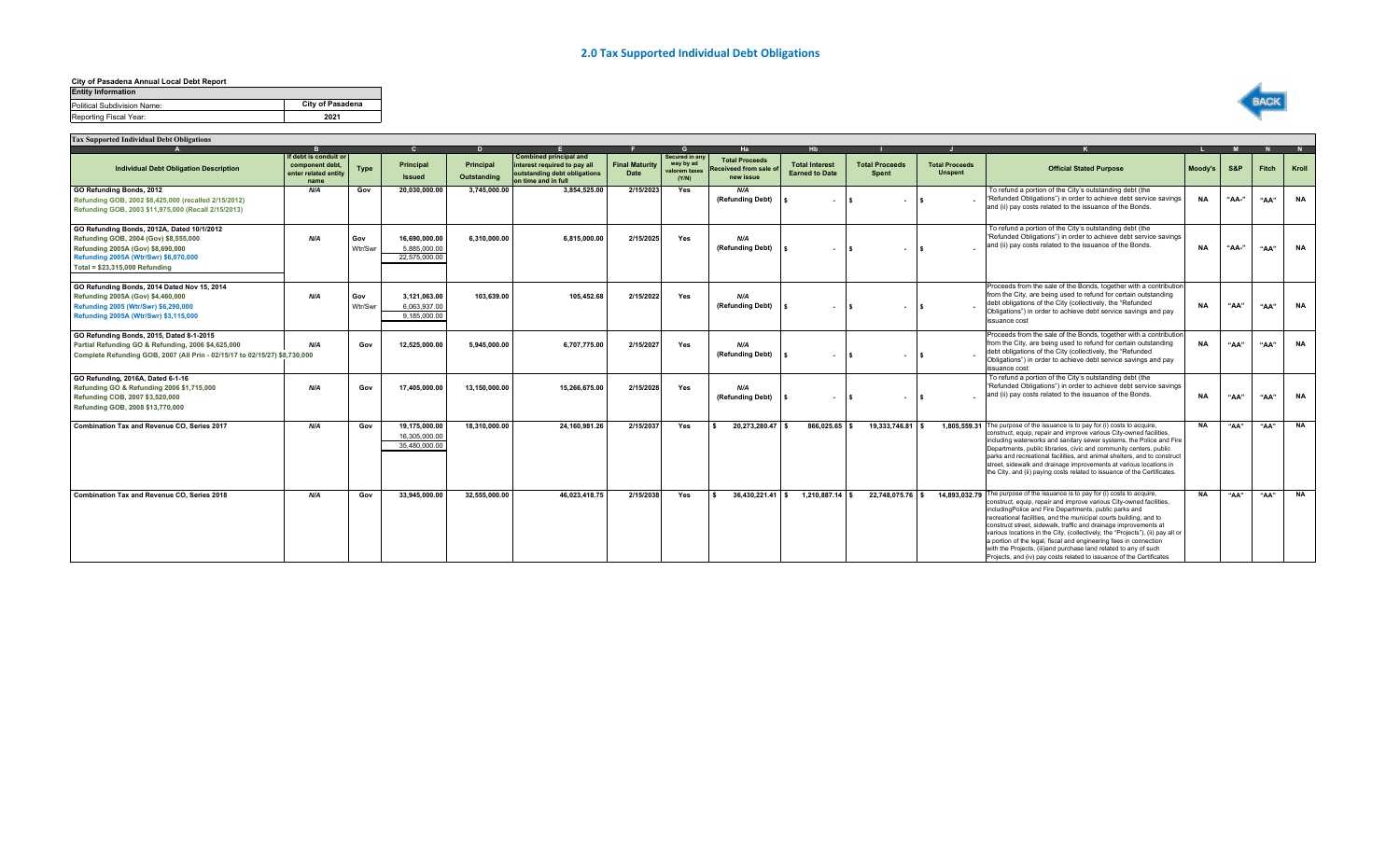#### **City of Pasadena Annual Local Debt Report**

| <b>Entity Information</b>          |                         |
|------------------------------------|-------------------------|
| <b>Political Subdivision Name:</b> | <b>City of Pasadena</b> |
| <b>Reporting Fiscal Year:</b>      | 2021                    |



|                                                                                                                                                                                                     | <b>B</b>                                                              |                  | $\mathbf{C}$                                    | D.                       |                                                                                                              |                               | G.                                                     | Ha                                                                 | <b>H<sub>b</sub></b>                           |                |                                                          |                                                                                                                                                                                                                                                                                                                                                                                                                                                                                                                                |           | M     |                   | N         |
|-----------------------------------------------------------------------------------------------------------------------------------------------------------------------------------------------------|-----------------------------------------------------------------------|------------------|-------------------------------------------------|--------------------------|--------------------------------------------------------------------------------------------------------------|-------------------------------|--------------------------------------------------------|--------------------------------------------------------------------|------------------------------------------------|----------------|----------------------------------------------------------|--------------------------------------------------------------------------------------------------------------------------------------------------------------------------------------------------------------------------------------------------------------------------------------------------------------------------------------------------------------------------------------------------------------------------------------------------------------------------------------------------------------------------------|-----------|-------|-------------------|-----------|
| <b>Individual Debt Obligation Description</b>                                                                                                                                                       | If debt is conduit or<br>component debt, enter<br>related entity name | <b>Type</b>      | Principal<br><b>Issued</b>                      | Principal<br>Outstanding | <b>Combined principal and interest</b><br>required to pay all outstanding<br>debt obligations on time and in | <b>Final Maturity</b><br>Date | i secured in an<br>way by Ad<br>Valorem taxes<br>(Y/N) | <b>Total Proceeds</b><br><b>Received from</b><br>sale of new issue | <b>Total Interest</b><br><b>Earned to Date</b> | Spent          | <b>Total Proceeds   Total Proceeds</b><br><b>Unspent</b> | <b>OFFICIAL STATED PURPOSE</b>                                                                                                                                                                                                                                                                                                                                                                                                                                                                                                 | Moody's   | S&P   | Fitch             | Kroll     |
| GO Refunding Bonds, 2012A, Dated 10/1/2012<br>Refunding GOB, 2004 (Gov) \$8,555,000<br>Refunding 2005A (Gov) \$8,690,000<br>Refunding 2005A (Wtr/Swr) \$6,070,000<br>Total = \$23,315,000 Refunding | N/A                                                                   | Gov<br>Wtr & Swr | 16.690.000.00<br>5.885.000.00<br>22,575,000.00  | 785.000.00               | 804,625.00                                                                                                   | 2/15/2022                     | <b>YES</b>                                             | N/A<br><b>Refunding Debt</b> \$                                    | $\overline{\phantom{a}}$                       | $\sim$         | $\sim$                                                   | Refund a portion of the City's outstanding<br>debt (the "Refunded Obligations") in order<br>to achieve debt service savings and (ii)<br>pay costs related to the issuance of the<br>Bonds.                                                                                                                                                                                                                                                                                                                                     | <b>NA</b> | "AA-" | "АА"              | <b>NA</b> |
| GO Refunding, 2014<br>Refunding 2005A (Gov) \$4,460,000<br>Refunding 2005 (Wtr/Swr) \$6,290,000<br>Refunding 2005A (Wtr/Swr) \$3,115,000                                                            | N/A                                                                   | Gov<br>Wtr & Swr | 3,121,063.00<br>6.063.937.00<br>9.185.000.00    | 201.361.00               | 204.884.82                                                                                                   | 2/15/2022                     | <b>YES</b>                                             | N/A<br><b>Refunding Debt</b> \$                                    | $\overline{\phantom{a}}$                       | $\sim$         |                                                          | refund a portion of the City's outstanding<br>debt (the "Refunded Obligations") in order<br>to achieve debt service savings and (ii)<br>pay costs related to the issuance of the<br>Bonds.                                                                                                                                                                                                                                                                                                                                     | <b>NA</b> | "АА"  | "АА"              | <b>NA</b> |
| GO Refunding, 2016<br><b>Refunding Wtr &amp; Swr Rev Bonds, 2008 \$52,230,000</b>                                                                                                                   | N/A                                                                   | Wtr &Swr         | 50,210,000.00                                   | 45,340,000.00            | 57,383,203.13                                                                                                | 2/15/2033                     | <b>NO</b>                                              | N/A<br>Refunding Debt s                                            | $\overline{\phantom{a}}$                       | $\overline{a}$ |                                                          | (i) refund a portion of the City's outstanding<br>water and sewer system revenue bonds (the<br>"Refunded Obligations") in order to achieve<br>debtservice savings and (ii) pay costs related<br>to the issuance of the Bonds.                                                                                                                                                                                                                                                                                                  | <b>NA</b> | "AA"  | "АА"              | <b>NA</b> |
| <b>Combination Tax and Revenue CO. Series 2017</b>                                                                                                                                                  | N/A                                                                   | Gov<br>Wtr & Swr | 19,175,000.00<br>16,305,000.00<br>35,480,000.00 | 14.555.000.00            | 18,945,300.00                                                                                                | 2/15/2037                     | <b>YES</b>                                             | 17,232,377.48 s                                                    | 857,499.29 \$                                  | 9,757,652.68   | 8.332.224.09                                             | The purpose of the issuance is to pay for (i)<br>costs to acquire, construct, equip, repair and<br>improve various City-owned facilities, including<br>waterworks and sanitary sewer systems, the<br>Police and Fire Departments, public libraries,<br>civic and community centers, public parks and<br>recreational facilities, and animal shelters, and<br>to construct street, sidewalk and drainage<br>improvements at various locations in the City,<br>and (ii) paying costs related to issuance of the<br>Certificates. | <b>NA</b> | "АА"  | $``\Delta\Delta"$ | <b>NA</b> |